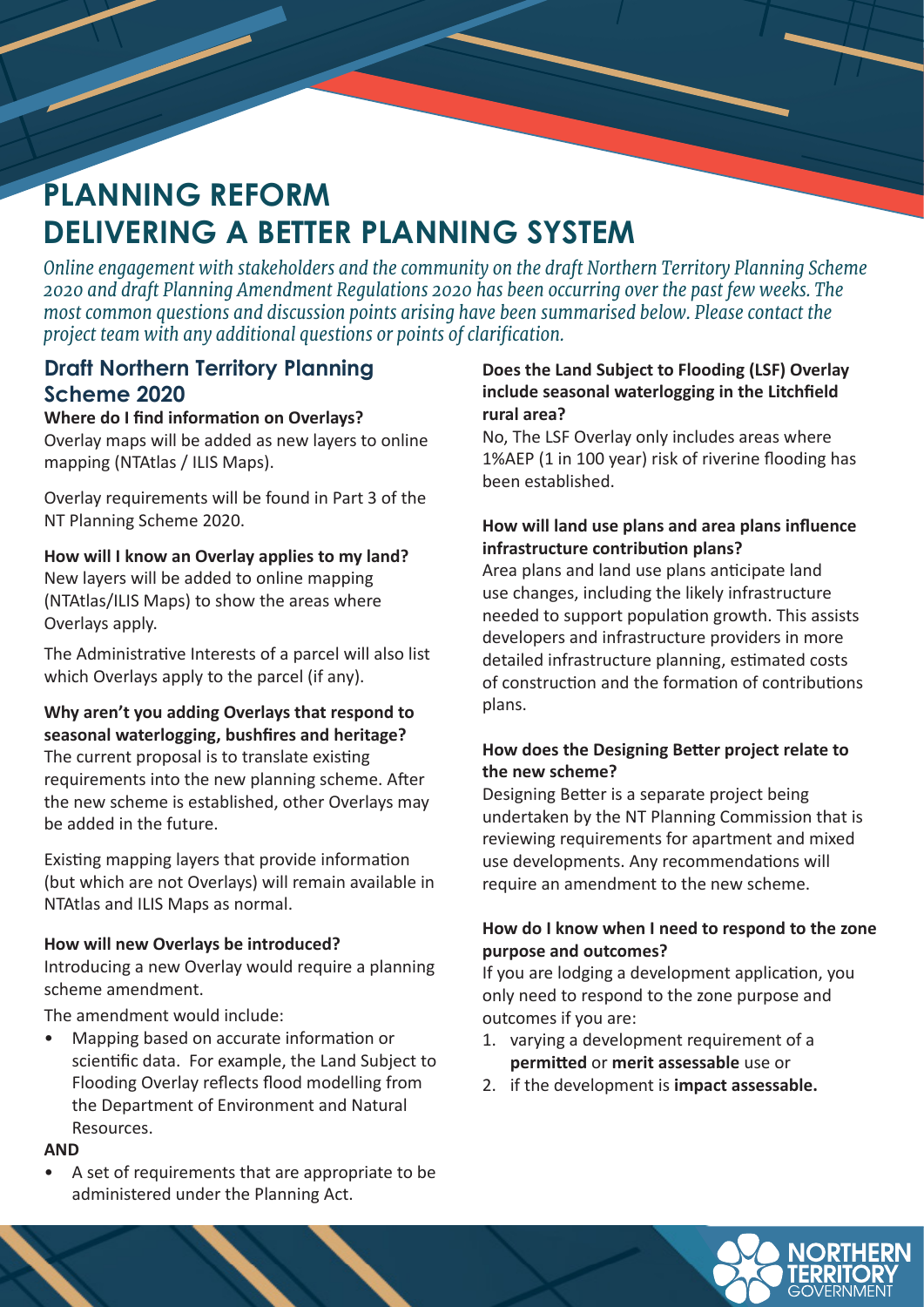#### **When do I need to respond to an area plan?**

If you are lodging a development application and there is an area plan that includes your lot, you need to respond to the area plan if you are:

- 1. varying a development requirement of a **permitted** or **merit assessable** use or
- 2. if the development is **impact assessable**.

#### **When do I need to respond to a strategic land use plan (other than an area plan)?**

If you are lodging a development application, you only need to consider a strategic land use plan if your development is **impact assessable.** 

#### **How will I be able to access the new scheme?**

The new scheme will be available online. Ongoing work in the background will make it easier to find on the nt.gov.au website. Links to referenced policies and guidelines will be included to make them easier to access.

#### **Where are the definitions?**

Definitions have been moved to Schedule 2 at the end of the new scheme. They have been split into land use terms and general terms, so that these are easier to find.

#### **Why have zones SD and MD been renamed to LR (Low Density Residential) and LMR (Low-Medium Density Residential)?**

This change acknowledges the distinction between a zone intended to accommodate separate houses on individual lots, and a zone intended to accommodate a range of housing types.

#### **How does the new scheme acknowledge the role and function of different zones?**

The zone purpose statements have been expanded, and each zone now has a number of outcomes that provide a framework for the level and type of development anticipated.

**What has happened to "special circumstances"?** Special circumstances is a subjective and difficult test to prove. A clear basis for decisions is now established through the integration of the strategic framework and the addition of zone purposes and outcomes and administration clauses in each development requirement.

#### **What has happened to "discretionary" uses?**

Discretionary uses are proposed to be replaced with Merit and Impact Assessable development. Consent is still required, and these new assessment categories differentiate between development that is expected in a zone and has a low risk of impacts, and those developments that may or may not be acceptable with impacts depending on the nature and location of the proposed development.

#### **Who considers merit and impact assessable development?**

The relevant consent authority (usually the Development Consent Authority) will continue to assess development applications.

#### **Is there a 'test period' for the new scheme?**

Since the draft NTPS 2020 commenced statutory exhibition on 6 March 2020, and up until it comes into force, all development applications are being assessed against both the existing scheme and the draft NTPS 2020.

## **Draft Planning Amendment Regulations 2020**

#### **Are there third party rights of review for applications that are advertised through local notification?**

Only so far as they currently exist.

#### **How will I know an application is being advertised through local notification?**

All applications will still be available on the Planning Notices Online website, for anyone to view and comment on. Local notification will require a sign on the front boundary, and adjoining owners will also receive a letter.